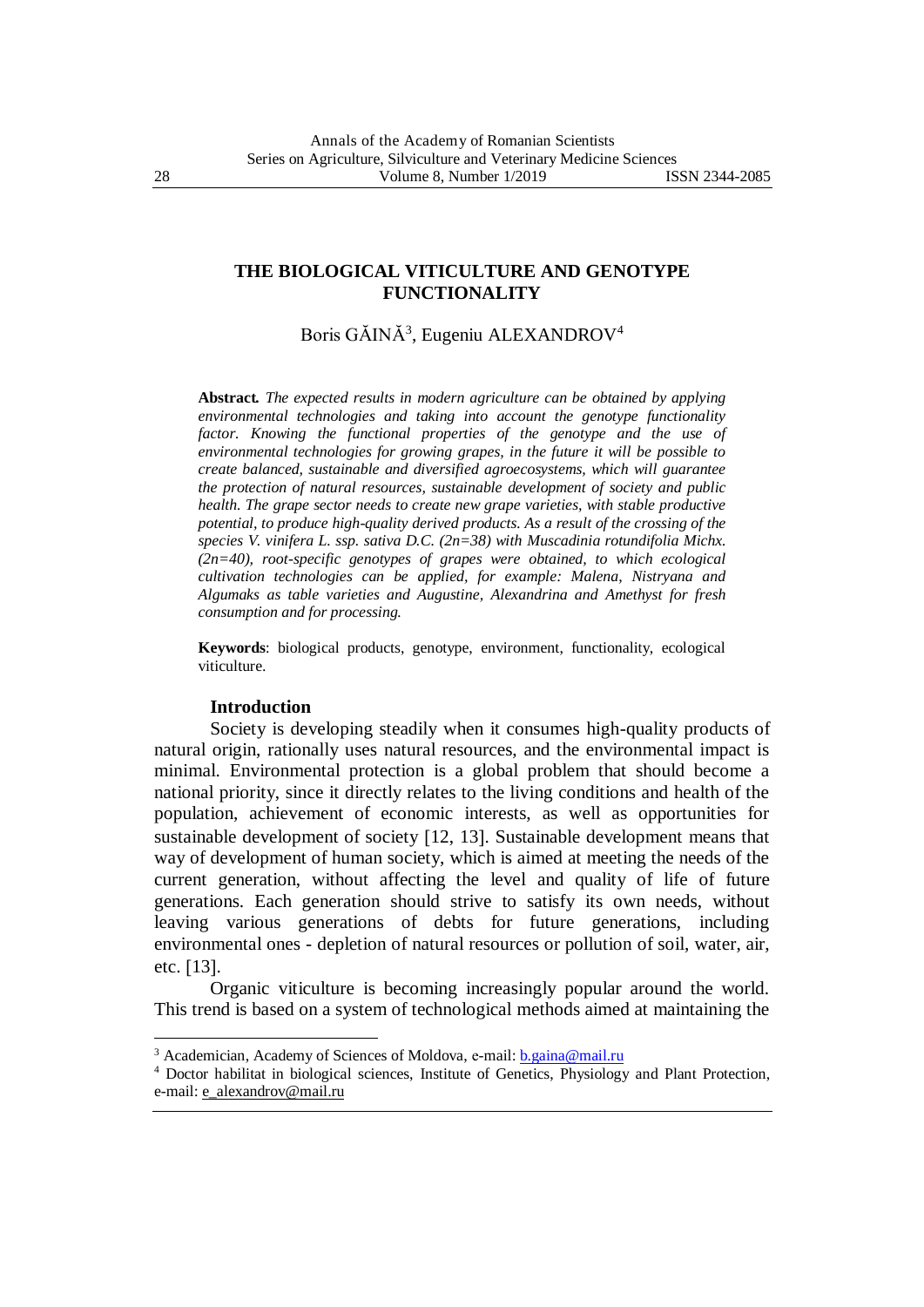biodiversity of grapevine, the successful cultivation and consumption of grapes with minimal use of chemical treatments, and therefore with minimal content of their residues in the crop [2, 3, 19].

The development of human society requires special attention to problems related to environmental protection and the rational use of natural resources. There is no doubt that it is necessary to know the possibilities of the genetic potential of genotypes depending on climatic conditions, which have a significant impact on programming the quantity and quality of products [13].

Agriculture, depending on pedo-climatic and socio-economic conditions, should provide the population with high-quality food-derived natural products, supply of raw materials for industry, rational use of natural resources and conservation of biodiversity. One of the main tasks of agriculture is the identification of new genotypes that can easily adapt and develop in the context of climate change without harming the environment. To achieve this goal, you need to have genotypes with increased functionality.

Derived grape and wine products make a significant contribution to the development of the country's economy, and therefore it is necessary to pay special attention to the creation of vineyards with the introduction of environmental cultivation technologies. It is necessary to create genotypes with increased functionality and the choice of technology for growing grapes, which would allow to obtain high-quality and high productivity, with a minimum number of protection products, and maybe without them, thereby preserving the environment and biological diversity, as well as the presence of a minimum of these substances in berries and grape and wine-derived products  $[6, 7, 9, 14, 15]$ .

To obtain the highest quality grape and wine derivatives, three main factors must be taken into account: genotype (variety), location of the vineyard (pedo-climatic conditions) and technology (cultivation and processing). Despite the fact that Vitis vinifera L. ssp. sativa D.C. has a high genetic potential, yet intraspecific genotypes cannot cross the genetic barrier of high sensitivity to changes in climatic conditions within the growing area, therefore it is necessary to create interspecific genotypes with high-quality products and resistant to environmental factors  $[6, 7, 9, 10 - 12, 14]$ .

A research on this issue was carried out by the Research Institute of Organic Agriculture, in Switzerland, which published data on the total area of organic vineyards in the world. In 2015, this area was more than 400 thousand hectares. It has been found out that the transition of vineyards from traditional to organic technologies takes 3 years, after which the grape harvest is considered to comply with the established requirements. As for the growth rate of the area of vineyards cultivated according to the organic technologies, it was established that from 2005 to 2015, it trebled. The world leaders, in terms of area of organic vineyards and production of organic grapes, are Spain – with 85 thousand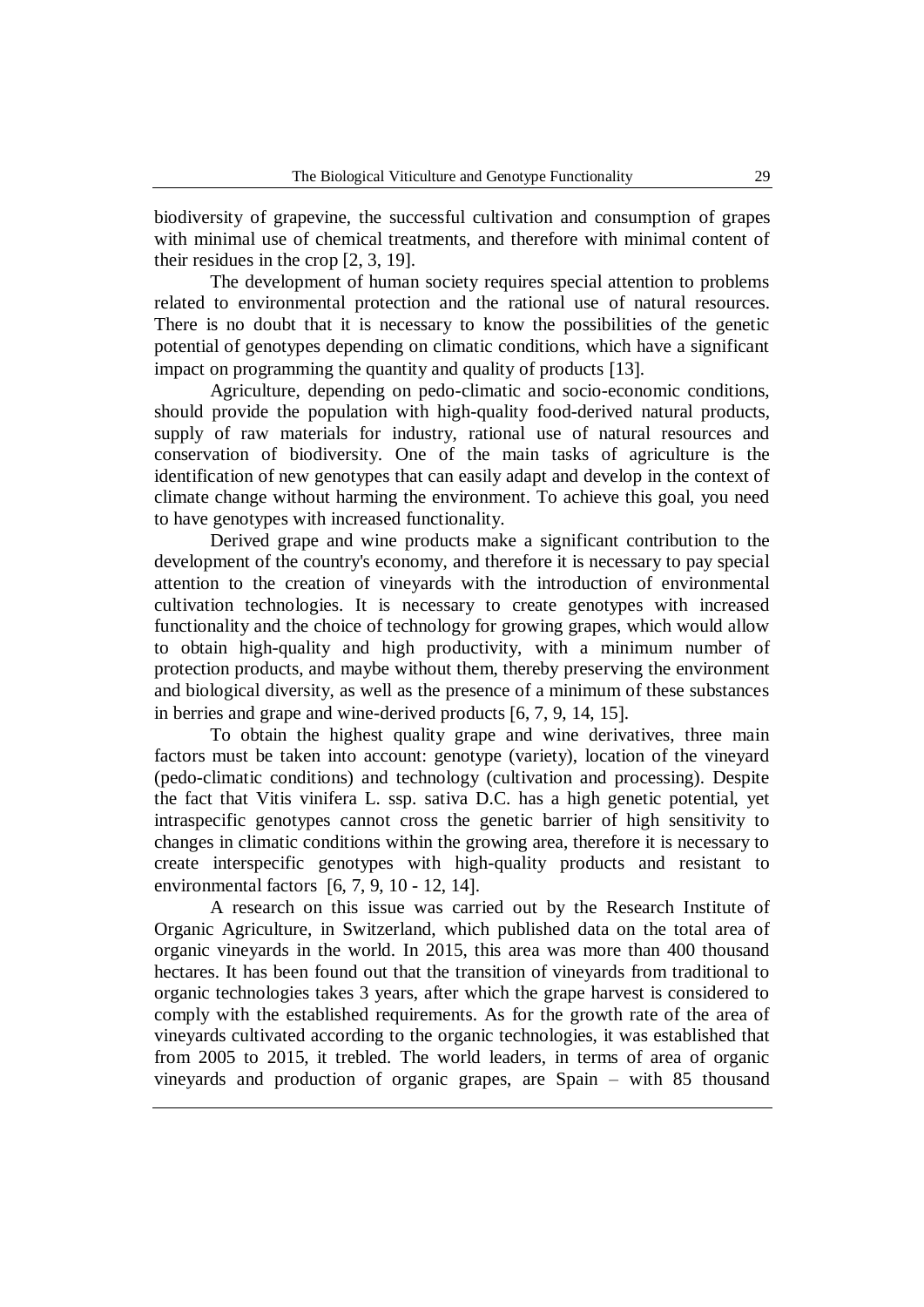hectares, France – 75 thousand hectares, Italy – 65 thousand hectares, Mexico – 35 thousand hectares and China – 20 thousand hectares. Currently, the shares of areas of organic vineyards in European countries are as follows: Austria – 10.7 %, Italy – 10.3 %, Spain – 8.9 %, France – 8.7 %, Germany – 7.5 %, Portugal – 1.5 % [15]. More than 270 thousand hectares of organic vineyards are cultivated on the European continent, which makes up 67.5 % of the total area of organic vineyards in the world. This new trend in grape cultivation is developing rapidly in China, Turkey, Italy, Germany, Argentina, Chile, Australia and South Africa.

#### **Materials and methods**

The subject of the research was the collection of grapevine plants of the Institute of Genetics, Physiology and Plant Protection, Chisinau, Republic of Moldova. The collection includes 140 genotypes of interspecific and intraspecific, grafted and own-rooted genotypes of grapevine. The method of distant hybridization was used to create interspecific own-rooted genotypes of grapevine [4-7]. Studies were conducted in accordance with the methods of describing grapevine varieties 1, 8, 9, Methodical Recommendations for Grapevine Breeding, Study of grapes to determine how to use them. Uvology [11, 22]. The physicochemical assessment of derivative products of interspecific genotypes of grapes was performed in accordance with the methods for analysing derivative products 12, 10, 16. To determine the resistance of the studied genotypes to phylloxera, pathogenic microorganisms etc., the methods mentioned in Normal and Pathological Anatomy of Grapevine Roots and Complex Protection of Grapevine [14-17, 21, 22] were used.

# **Results and discussions**

Based on the functionality of grape taxa, it is possible to create genotypes that will provide an opportunity to increase the efficiency of interspecific hybridization of grapes in the process of improving valuable qualities. But, in order to achieve the set goal and obtain results, it is necessary to evaluate the genotypes included in the selection process from the point of view of functionality in relation to pedagogical conditions. To determine the functionality of genotypes, a comparative analysis of ampelographic, agrobiological, technological and physiological properties in relation to climate change is necessary. Taxa with enhanced functionality must be included in the process of creating interspecific genotypes based on pedo-climatic conditions.

In the process of selection of grapes, it is necessary to take into account the functional properties of the genotype: growing technology; fertility; productivity (in relation to the vegetative period and pedo-climatic zone); ratio of growth and fertility; histo-anatomical and biochemical properties; resistance to diseases and pests; resistance to low temperatures; the chemical composition of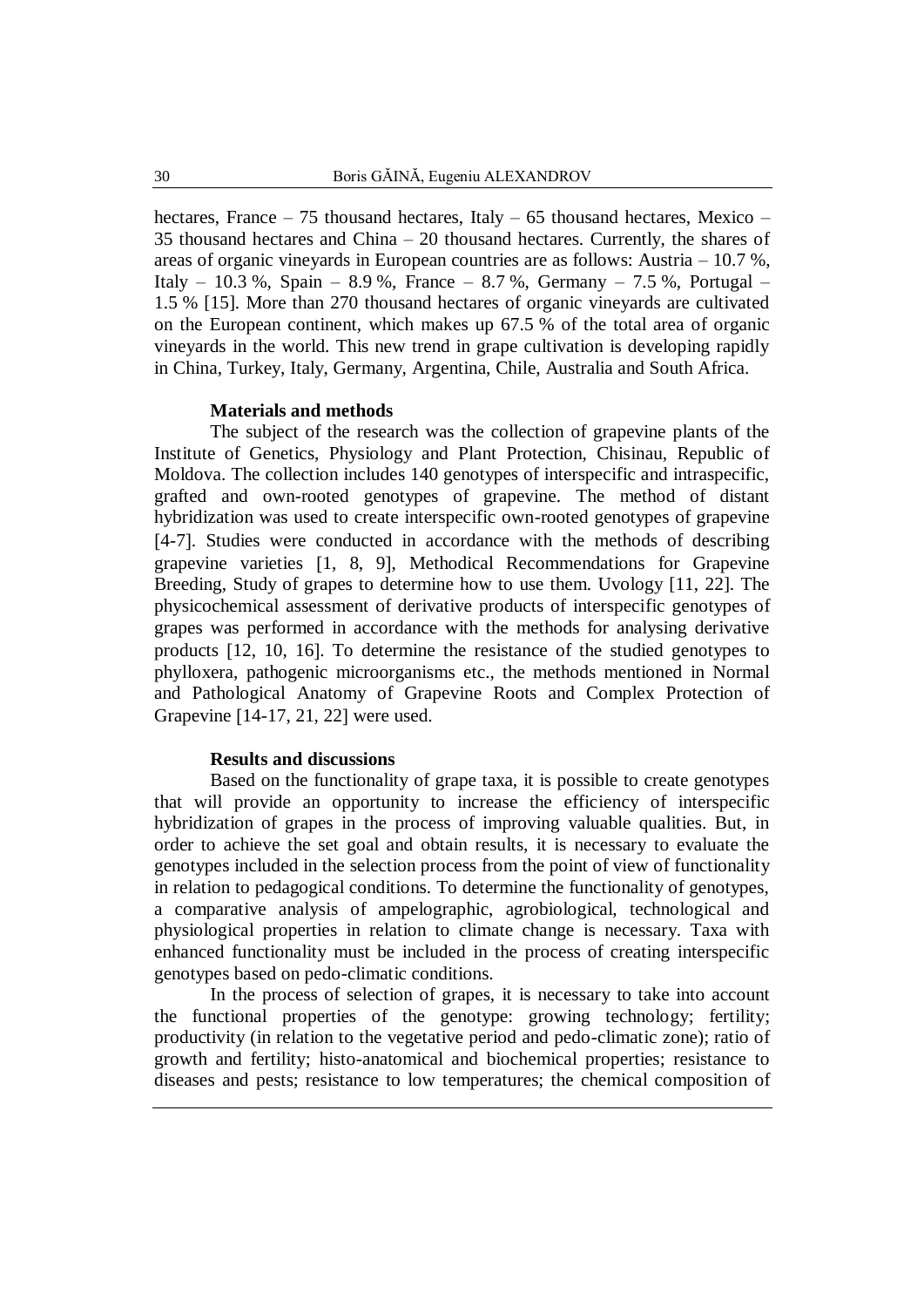berry juice and derivatives (wine, distillate, etc.); bunch ripening (early - later); the appearance of a bunch; pulp properties; aroma and taste; resistance to cracking berries; the ability to store and transport grapes; use (fresh use); processing (wine, distillate, juice, etc.); recycling  $[1, 9, 10, 20]$ .

Knowing the functional properties of the genotype and the use of environmental technologies for growing grapes, in the future it will be possible to ensure the creation of balanced, sustainable and diverse agroecosystems, which will guarantee the protection of natural resources, sustainable development of society and public health.

Ecotechnologies contribute to the creation of a variety of sustainable balanced agroecosystems, the rational use of natural resources, the reduction of the use of polluting technologies, the restriction of the use of chemical-synthetic substances and the reduction of potentially destructive agricultural work.

In the European market, there is a great demand for organic grapes, and it equally applies to grapes intended for consumption while fresh (table varieties) and those for the production of wine and distilled drinks. The organic cultivation of grapevine leads, on the one hand, to a reduction in the contamination of grapes with residues of the substances used to protect them from diseases and pests, and on the other hand, to a lower degree of environmental pollution (soil, water and air) [11, 12, 15].

The European Union supports organic viticulture, by subsidizing this type of activity of winegrowers (at the transition stages from traditional to organic cultivation of grapevine), covering the losses of economic agents whose vineyards have suffered from hail, epiphytotic diseases and prolonged rains that have led to crop loss. However, taking into account the fact that the demand for organic grapes (table and wine grapes) is constantly raising, not only in Europe, but also in North America and East Asia, at present, their price is 40-60 % or even 100 % higher. This, of course, attracts winegrowers, and today about 10 % of vineyards in the countries of the European Union are certified as "organic". In France, in Alsace, some programs have been created to inform people about the peculiarities of the organic cultivation of grapevine, and their students are representatives of the grape-growing and winemaking industry of most EU countries, as well as Canada, the USA, Israel, Australia, New Zealand, China etc.

Currently, the technology of cultivation of organic grapevine must be consistent with certain standards: for example, the use of copper is limited to 3 kg per hectare per year, and the maximum sulphur application – 6 kg per hectare per year. There are countries where these standards differ in the direction of a slight decrease, but in all cases, the extract (infusion) of nettle, bark and leaves of oak, leaves of walnut, calendula etc. are widely used along with fungicides based on copper and sulphur.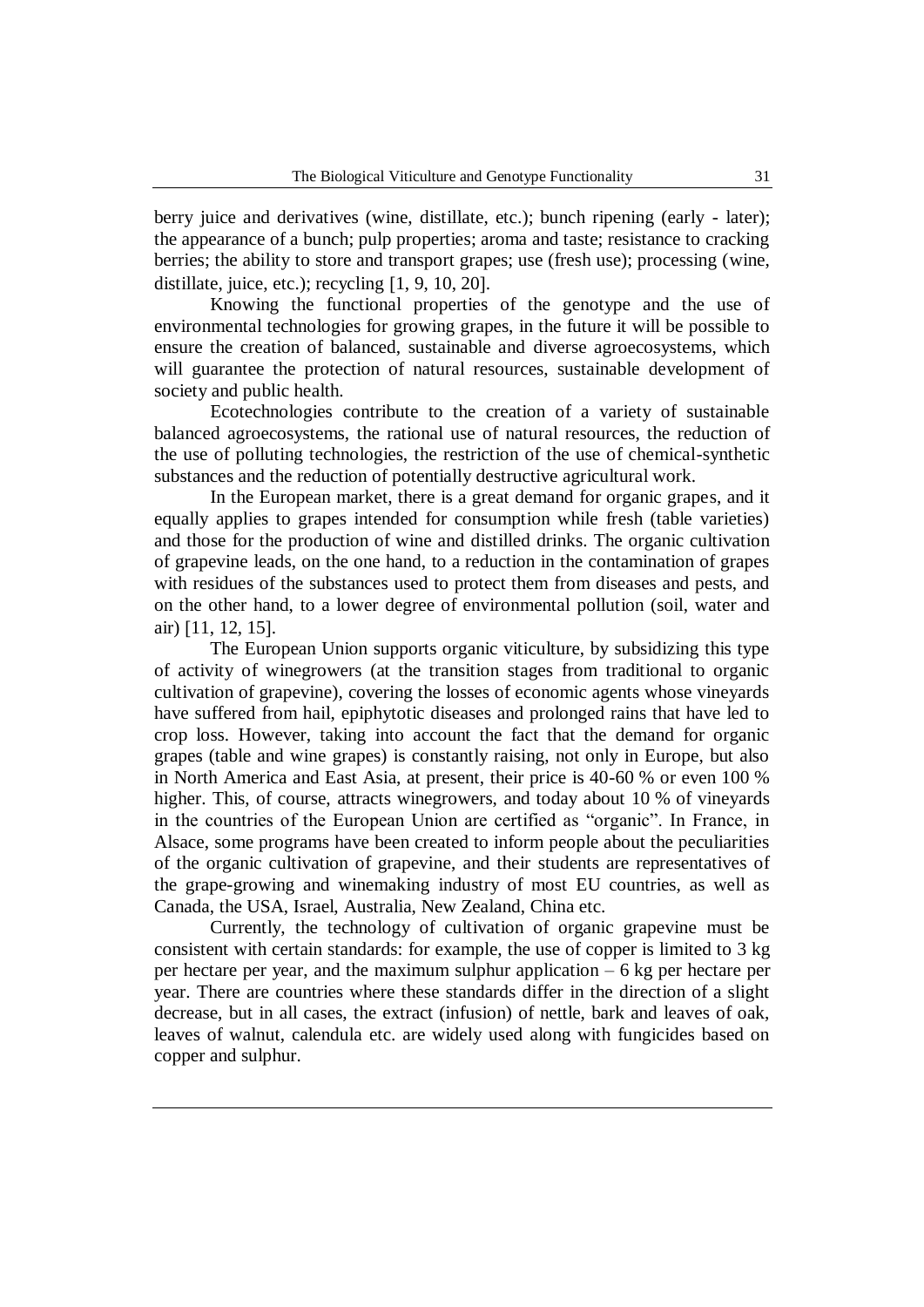However, the cultivation of grapes according to the organic technologies in the Republic of Moldova faces certain difficulties, which are the main reason behind the slow introduction of this new trend of the grape-growing and winemaking. One of them is the absence of biopreparations, produced on an industrial basis, to inhibit the growth of micromycetes (*Botrytis cinerea* etc.) and pests (leafroller moths etc.). For example, in France, a biopreparation made from *Trichoderma viride* is produced under the brand name Trichodermin B14; it has been proven to suppress the growth of mould fungi on berries and leaves in rainy weather by more than 60 % [13]. However, it has been found that this biofungicide loses a part of its action during the months with dry weather (August-September) which reduces the effectiveness of the treatment and increases the risk of micromycete infection at the beginning of the rainy period (September-October) [18]. Moreover, it has been found that the action of Trichodermin B14 is inhibited by residues of copper ions on leaves and berries, which remain after previous treatments of vineyards. In this case, the scientists from the French National Institute for Agricultural Research [3] have begun to grow the biomass of the antagonist *Trichoderma viride*, against grey mould, enriched with copper ions. Under these conditions, the biofungicide was resistant to the inhibiting effect of copper residues on leaves and berries and provided more than 75 % growth inhibition in mould fungi.

Another problem in organic viticulture is the isolation of areas with grapevine in the stages of conversion (within 3 years) from those cultivated nearby, by traditional technology. As a rule, the easiest way of solving this problem is to choose an entire vineyard (plantation), surrounded by other agricultural crops (fodder grasses, sometimes cereals etc.), or shelterbelts, often encountered in our country. The generally accepted rules for organic cultivation of grapes also stipulate the absence of any source of chemical or biological pollution (wastewater treatment plants, chemical plants, landfills etc.). In our opinion, the prices for the certification of plantations, which have been established by international organizations, licensed in this regard, are too high and unjustified, especially in cases of small plantations of grapes and other berries, fruits etc.

Other advantages of organic methods are a significant reduction in environmental pollution, lower costs for the purchase and use of expensive chemicals, as well as higher sale prices for wine and table grapes. In the EU markets, the price of certified organic grapes is 40-60 % or even 100 % higher as compared with the price of grapes cultivated by traditional methods.

Among the main problems faced by this new technology of cultivation of grapevine, there are the difficulties of using classical varieties of the genus *Vitis vinifera* L., because of the high susceptibility to the attack of micromycetes and pests, and the low frost tolerance. These are very important factors under the harsh conditions of the continental climate in our country, with high humidity and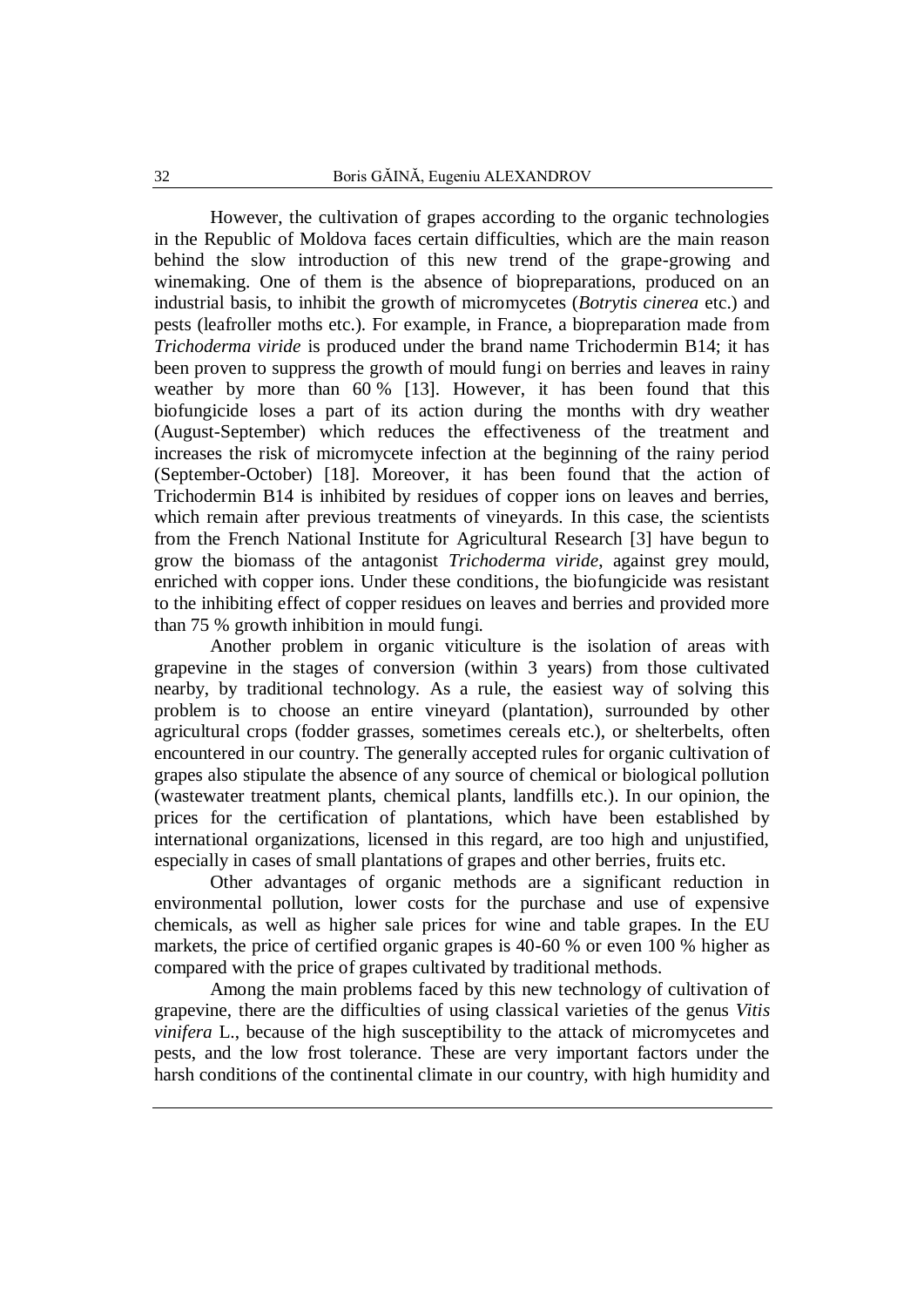heavy rains in spring, which create favourable conditions for the development of dangerous diseases and pests, and which complicate the timely and effective use of chemical remedies in the framework of the organic technology. On the other hand, in the second half of summer and early autumn, the weather contributes to the development of other diseases, among which, powdery mildew (caused by *Oidium*) and grey mould of grapes are the most dangerous. The way out of this difficult situation may be the wide use of new grapevine varieties with higher resistance to biotic and abiotic environmental conditions [4]. The last fifty years of breeding grapevine have resulted in the creation of some promising varieties of wine grapes to be cultivated by organic methods: Viorica, Legend, Riton, Luminita, (Moldova), Bianca, Chardonel, Aletta, (Hungary), Vidal Blanc, Triumph of Alsace, Shamborsin (France), Fleurtai, Soreli, Savignon Cretos, Julius, Sagiovese etros, Merlot Chorus, Cabernet, Jerez, Julio, Caberigne Cretos, Julius, Sagiovese etret (Italy), Cabernet Jura, Pinotin, Cabernet blanc (Switzerland), Aromatny, Muscat Odessa, Zagreus, Rubin Tairovsky, Aghat Tairovsky, Golubok, Illichivsky early, Sparkling, Ovidiopol, Odessa Black, Rodnichek etc. (Ukraine). Grapevine varieties with high resistance to diseases and pests have been obtained and recommended for breeding and cultivation in Crimea – by the Institute of Viticulture and Winemaking "Magarach", in Russia – by the All-Russian Research Institute of Viticulture and Winemaking "Ya.I. Potapenko", in Bulgaria – by the National Institute of Viticulture and Oenology in Pleven, in Romania – by the Research and Development Institute for Viticulture and Winemaking "Valea Călugărească". However, the above-listed varieties are susceptible to phylloxera, which makes it necessary to create vineyards from planting material grafted on phylloxera-resistant rootstocks. The viticulture sector needs new grape varieties, with stable productive potential, for the production of high-quality derivative products. The European grapevine varieties of *Vitis vinifera* L. ssp. *sativa* D.C., registered in the Republic of Moldova, as well as in other wine-producing countries, are susceptible to phylloxera (*Phylloxera vastatrix* Planch.) and that is why vineyards should be created from planting material grafted on phylloxera-resistant rootstocks. Besides, because grapevine is sensitive to low temperatures in winter, additional measures are necessary to protect plants during the period of vegetative rest  $[1, 7, 22]$ .

To obtain competitive products, it is necessary to use mandatory chemical treatments to prevent or destroy pests, micromycetes and other pathogenic agents. However, these treatments affect the cost of production and pollute the environment. The creation of own-rooted grapevine plantations is a good prospect, but for this, it is necessary to enrich the grape assortment with new genotypes, resistant to diseases and pests. As a result of research, a methodology was developed for the creation of own-rooted interspecific genotypes of grapevine *Vitis vinifera* L. ssp. *sativa* D.C. x *Muscadinia rotundifolia* Michx., resistant to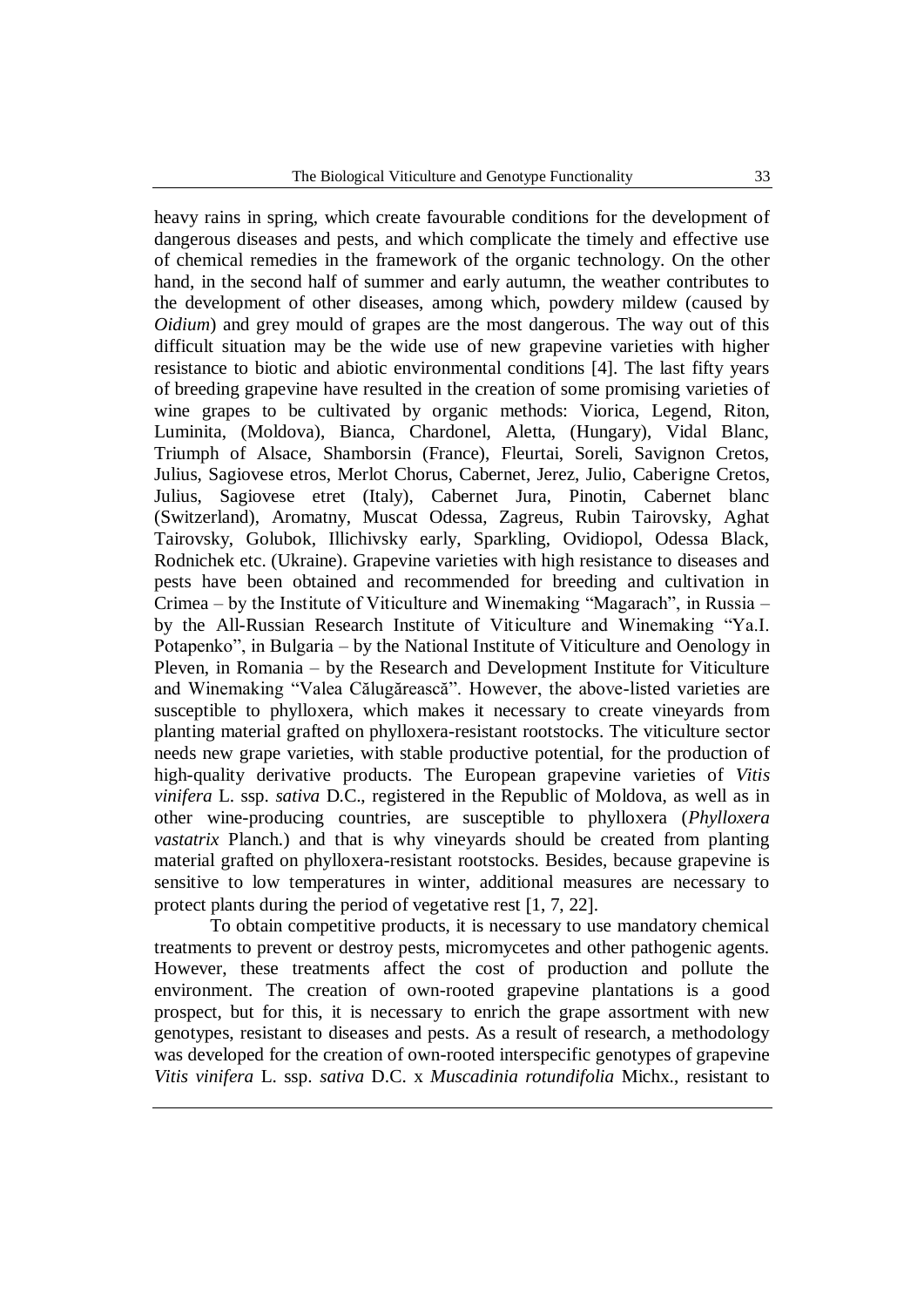biotic and abiotic factors. Donors of valuable agrotechnological traits were included in the breeding process, as a result of which high-quality, stable and productive grapevine genotypes were created  $[2, 7]$ .

Mastering the biological potential of interspecific genotypes will allow obtaining high-quality products from grapes, reducing costs and the use of chemicals in the process of controlling micromycetes and pests. The created genotypes have significant agrobiological and technological potential, which allows developing further research in the field of genetics and breeding of grapevine, using the method of distant hybridization. Thus, after of crossing *V. vinifera* x *M. rotundifolia*, interspecific genotypes of grapevine have been created in BC3, with acquired agrobiological and technological properties, which allow expanding the area where grapevine can be cultivated in the northern regions and reducing the number of chemical treatments that will contribute to obtaining ecological products and protecting the environment. In the process of identifying the genetic functionality of the related taxa, *V. vinifera* and *M. rotundifolia*, characterized by low combining ability, it was found that this obstacle could be overcome by backcrossing. A wide range of recombinants, which allows improving the efficiency of distant hybridization in the process of selection of valuable characteristics, has been obtained as a result of this process [4, 5, 7].

The differences in the classification of interspecific genotypes of grapevine based on DNA profiles (SSR markers) and ampelographic criteria prove the importance of *genotype x environment* specific interactions in the development of biological and technological features of the hybrid. The multilateral research on biological and agrotechnological features, the participation in hybridization of the genotypes of different ecological and geographical origin of *V. vinifera* and *M. rotundifolia* and the elimination of aneuploid forms during subsequent crosses leads to the stabilization of the interspecific genome  $(2n = 38)$  with valuable agrobiological features and stability. The interspecific genotypes *V. vinifera* x *M. rotundifolia* can be propagated by cuttings from own-rooted, competitive planting material, to obtain early-ripening grapes [7].

When creating new grapevine varieties, by interspecific and intraspecific hybridization, it is very important to take into account the concentration, in the berries, of such chemicals as resveratrol, which ensures the resistance of the plant to adverse environmental factors. A comparative analysis of the concentration of resveratrol in the juice of wild grapes and its concentration in the berries, obtained after hybridization, has shown that, in the juice of wild grapes, the concentration of resveratrol is approximately two times higher than in subsequent generations, obtained as a result of hybridization. That is, as more generations are created, moving away from the wild representatives of the species, the concentration of resveratrol in the juice of the grapes keeps decreasing. The created interspecific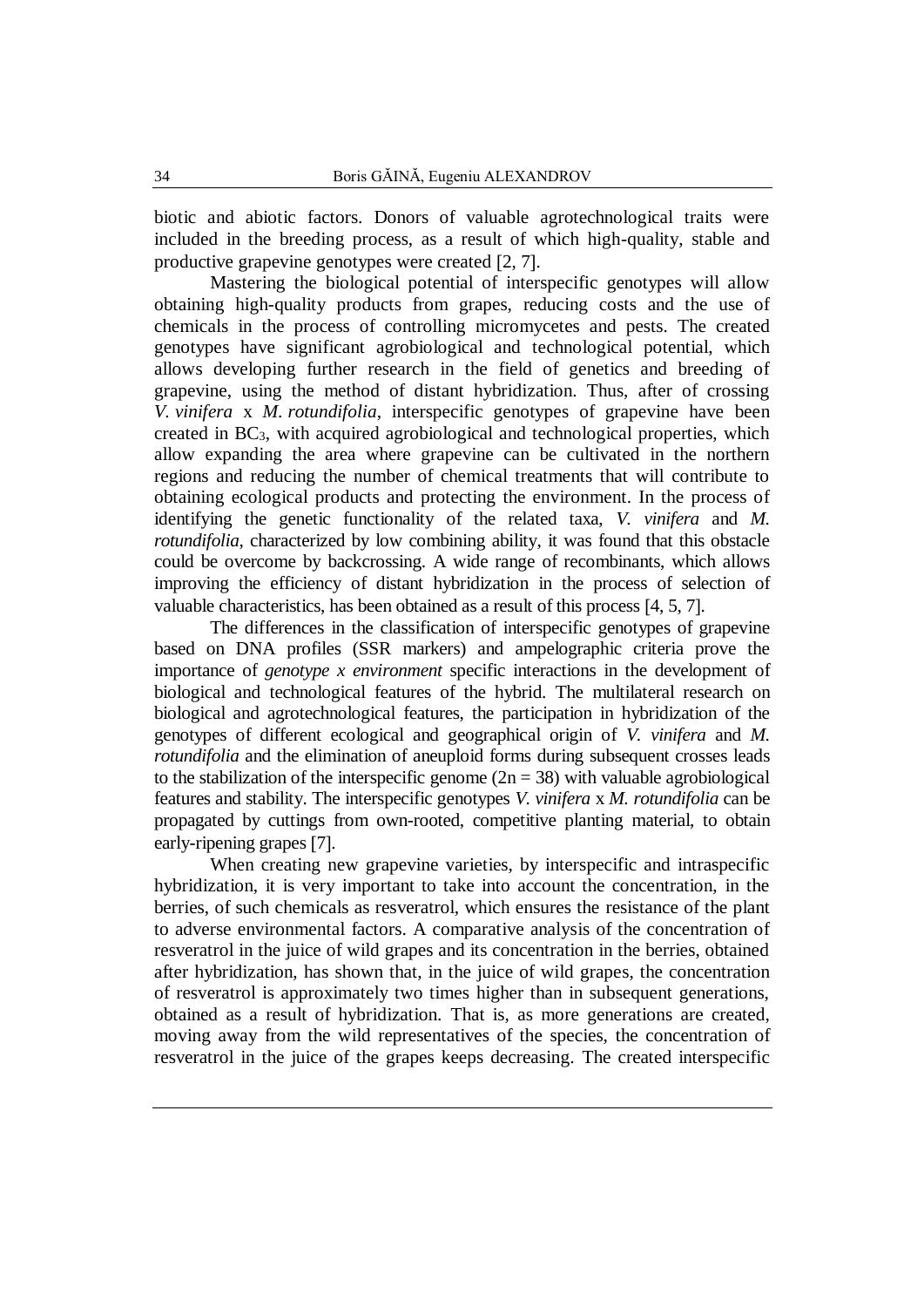genotypes of grapevine have been studied in detail according to agrobiological and technological criteria [2, 7].

The evaluation of the quality of grapes and derived products, over the years, has made it possible to select and cultivate promising own-rooted genotypes of grapevine. The interspecific genotypes of *V. vinifera* x *M. rotundifolia* are easily propagated by cuttings and can be cultivated on their own roots, thereby offering the opportunity to skip some practical steps, as well as reduce financial costs in the process of producing planting material and growing grapevine. According to the uvological and oenological criteria, the grapes of the new genotypes are not inferior to the classical varieties of *V. vinifera* in their biochemical composition and organoleptic qualities. Besides, they can be grown in the northern areas, where most plants of *Vitis vinifera* L. ssp. *sativa* D.C. do not withstand low temperatures in winter. Studying the physicochemical properties of blue-violet grapes of the interspecific genotypes (*Vitis vinifera* L. x *Muscadinia rotundifolia* Michx.), it has been found that phenols, resveratrol and pectins are present in them in larger quantities than in green-yellow grapes, also exceeding the amount of these substances in the berries of the varieties of *V. vinifera* L. The quantity of resveratrol in the juice of berries of the interspecific genotypes of grapevine is 6.68 mg/l in berries with a green-yellow hue  $(BC<sub>3</sub>-510$  etc.), 9.3 mg/l in berries with a pink hue  $(BC_3-520$  etc.) and 14 mg/l in berries with a blue-violet hue ( $BC_2$ -3-1,  $BC_3$ -660 etc.). From the populations of interspecific genotypes  $BC_3$ (*V. vinifera* x *M. rotundifolia*), several promising own-rooted varieties have been selected, among them, there are table grapes, such as Malena, Nistreana and Algumax, and wine grapes: Augustina, Alexandrina and Ametist [3, 5, 7].

Using the biological potential of interspecific genotypes will make it possible to obtain high-quality derivative products under conditions of organic farming, which implies a reduction in the use of synthetic and natural chemicals in the fight against diseases and pests.

### **Conclusions**

1. From the populations of interspecific genotypes BC<sub>3</sub> (*V. vinifera x M. rotundifolia*), several promising own-rooted varieties of table grapes have been selected, such as Malena, Nistreana and Algumax, and other selected varieties, such as Augustina, Alexandrina and Ametist, can be used as table grapes too, but also as wine grapes.

2. Growing interspecific genotypes of grapevine will decrease the negative impact on the environment by reducing the number of chemical treatments.

3. Due to the high resistance of distant hybrids to pests and diseases, the costs associated with the creation of planting material are reduced. Besides, as mentioned above, the number of chemical treatments during the cultivation process is reduced, thus minimizing environmental pollution.